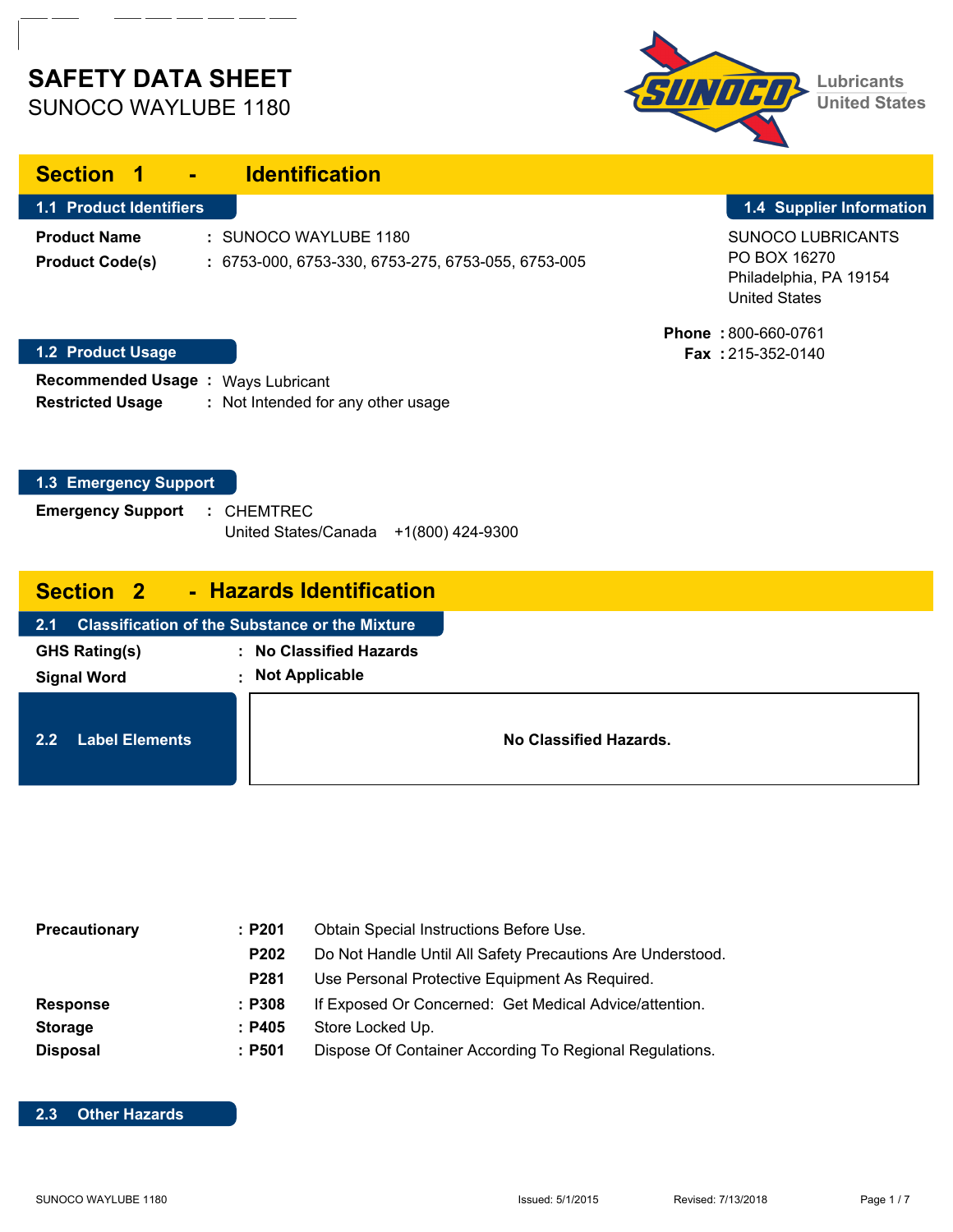#### **Section 3 - Composition / Information on Ingredients**

**3.1 Substance Details**

| <b>Chemical Name</b>                      | CAS#       | %Weight |
|-------------------------------------------|------------|---------|
| BASE OIL SEVERELY REFINED                 | 64742-65-0 | 90.0    |
| RESIDUAL OILS, PETROLEUM, SOLVENT-DEWAXED | 64742-62-7 | 6.0     |
| LUBRICATING OILS, PETROLEUM, HYDROTREATED | 64742-58-1 | 2.0     |

| <b>INERT</b> | The remaining percentage are not listed as Physical or Health Hazards (29 CFR 1910.1200) | 2.0 |
|--------------|------------------------------------------------------------------------------------------|-----|

Products containing mineral oil with less than 3% DMSO extract as measured by IP-346.

| <b>Section</b>                       | <b>First Aid Measures</b>                                                                                                                                                                                                                                                                                                                                                                                                                                                                  |
|--------------------------------------|--------------------------------------------------------------------------------------------------------------------------------------------------------------------------------------------------------------------------------------------------------------------------------------------------------------------------------------------------------------------------------------------------------------------------------------------------------------------------------------------|
| <b>First Aid Measures</b><br>4.1     |                                                                                                                                                                                                                                                                                                                                                                                                                                                                                            |
| <b>Eye Contact</b>                   | : Immediately flush eyes with plenty of water occasionally lifting the upper and lower eyelids.<br>Check for and remove any contact lenses. Continue to rinse for atleast 20 minutes. Get<br><b>Medical Attention.</b>                                                                                                                                                                                                                                                                     |
| <b>Inhalation</b>                    | : Remove victim to fresh air and keep at rest in a position comfortable for breathing. If breathing<br>is irregular or if respiratory arrest occurs, provide artificial respiration or oxygen by trained<br>personnel. It may be dangerous to the person providing aid to give mouth to mouth<br>resuscitation. Maintain an open airway. Get medical attention if symptoms occur.                                                                                                          |
| Ingestion                            | : Wash out mouth with water. If material has been swallowed and the exposed person is<br>conscious, give small quantities of water to drink. Stop if the exposed person feels sick as<br>vomiting may be dangerous. Do not induce vomiting unless directed to do so by medical<br>personnel. If vomiting occurs, the head should be kept low so that vomit does not enter the<br>lungs. Never give anything by mouth to an unconscious person. get medical attention if<br>symptoms occur. |
| <b>Symptoms &amp; Effects</b><br>4.2 |                                                                                                                                                                                                                                                                                                                                                                                                                                                                                            |
| <b>To Physician</b>                  | : Treat symptomatically. Contact poison specialist if product has been ingested.                                                                                                                                                                                                                                                                                                                                                                                                           |
| <b>Specific Treatment</b>            | : No Specific Treatment.                                                                                                                                                                                                                                                                                                                                                                                                                                                                   |
| <b>Medical Attention</b><br>4.3      |                                                                                                                                                                                                                                                                                                                                                                                                                                                                                            |
| <b>Protection of First Aiders</b>    | : No action should be taken involving any personal risk or without suitable training. It<br>may be dangerous to the person providing aid to give mouth-to-mouth resuscitation.                                                                                                                                                                                                                                                                                                             |
| <b>Note To Doctor</b>                | : Aspiration during swallowing or vomiting may severely damage the lungs. If evacuation<br>of stomach contents is necessary, use method least likely to cause aspiration.                                                                                                                                                                                                                                                                                                                  |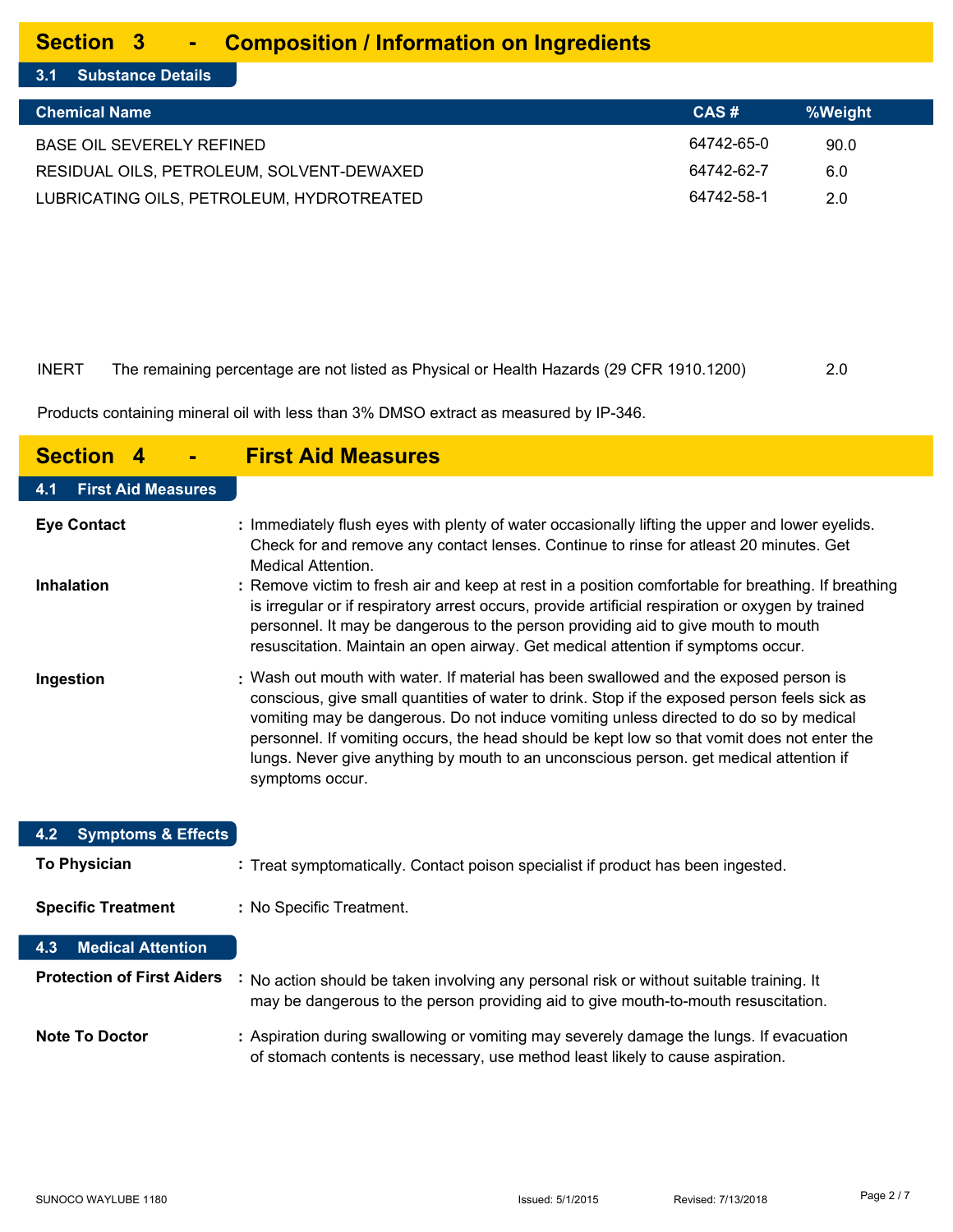### **Section 5 - Fire Fighting**

| UUULIVII V                                           | <u> 118 1 1911.1119</u>                                                                                                                                                                                                                                                                                                                                                                                                                                          |
|------------------------------------------------------|------------------------------------------------------------------------------------------------------------------------------------------------------------------------------------------------------------------------------------------------------------------------------------------------------------------------------------------------------------------------------------------------------------------------------------------------------------------|
| <b>Extinguishing Media</b><br>5.1                    |                                                                                                                                                                                                                                                                                                                                                                                                                                                                  |
| Suitable Media<br>Unsuitable Media                   | : CO2, Dry chemical, or Foam. Water can be used to cool and protect product. Do not use<br>water jet as an extinguisher, it will spread the fire.                                                                                                                                                                                                                                                                                                                |
| <b>Specific hazards</b><br>arising from this product | : When heated, hazardous gases may be released including: sulfur dioxide. A solid stream of<br>water will spread the burning material. Material creates a special hazard because it floats on<br>water. This material creates a special hazard because it floats on water. This material is<br>harmful to aquatic life. Any fire water contaminated with this material must be contained and<br>prevented from being discharged to any waterway, sewer or drain. |

#### **5.3 Firefighters Advice**

**Special protective : equipment** Fire Equipment Information: Fire-fighters should wear appriovirate protective equipment and sel contained breathing apparatus(SCBA) with a full face -piece operated in positive pressure mode.

## **Section 6 - Accidental Release Measures**

#### **6.1 Personal precautions, protective equipment**

General Measures : No health affects expect from the cleanup of this material if contact can be avoided. Follow personal protect equipment recommendations found in section 8 of this SDS.

#### **6.2 Environmental Precautions**

Non-Emergency Personnel : Avoid dispersal of spilled material and runoff and contact with soil, waterways, drains and sewers. Inform authorities if the product has caused environmental pollution Water Polluting Material may be harmful to the environment if released in large quantities.

| 6.3                           | <b>Materials &amp; Methods to Contain and Cleanup</b>                                                                                                                                                                                                                                                                                                                                                                                                                                                                                     |
|-------------------------------|-------------------------------------------------------------------------------------------------------------------------------------------------------------------------------------------------------------------------------------------------------------------------------------------------------------------------------------------------------------------------------------------------------------------------------------------------------------------------------------------------------------------------------------------|
| <b>Reference Section 8</b>    | : Follow all protective equipment recommendations provided in Section 8.                                                                                                                                                                                                                                                                                                                                                                                                                                                                  |
| <b>Spill Control Measures</b> | : Prevent the spread of any spill to minimize harm to human health and the environment if<br>safe to do so. Wear complete and proper personal protective equipment following the<br>recommendation of Section 8 at a minimum. Dike with suitable absorbent material like<br>granulated clay. Dispose of according to Federal, State, Local, or Provincial regulations.<br>Used fluid should be disposed of at a recycling center.                                                                                                         |
|                               | <b>Containment and Cleanup</b> : Stop leak if without risk. Move containers from spill area. Approach release from upwind.<br>Prevent entry into sewers, water courses, basements or confined areas. Wash spillage's<br>with noncombustible, absorbent material e.g. sand earth vermiculite or diatomaceous earth<br>and place in container for disposal according to local regulations. Dispose of via licensed<br>waste disposal contractor. Contaminated absorbent material may pose the same threat<br>hazard as the spilled product. |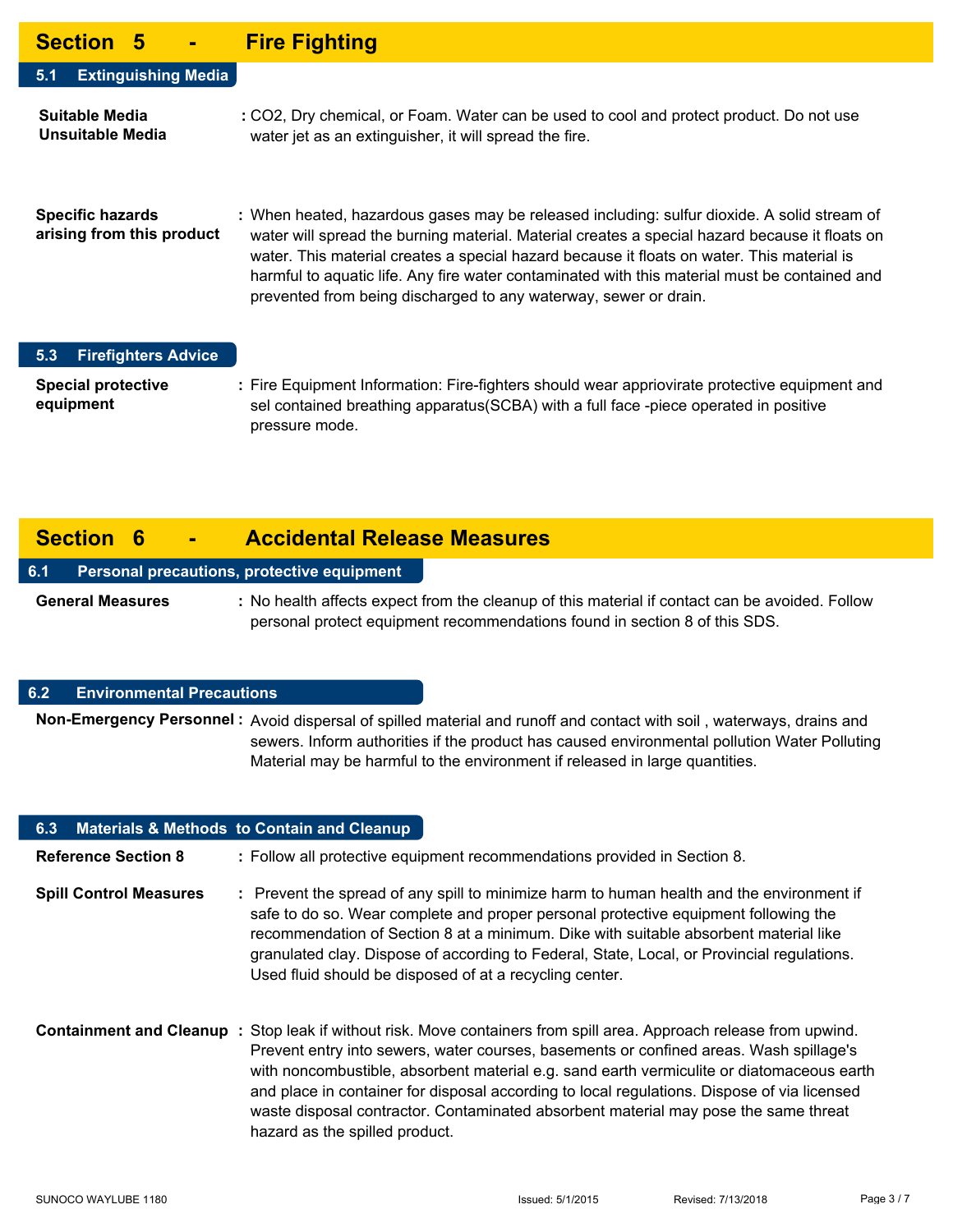| <b>Section 7</b>                                                                  | <b>Handling &amp; Storage</b>                                                                                                                                                                                                                                                                                                                                                                                                         |
|-----------------------------------------------------------------------------------|---------------------------------------------------------------------------------------------------------------------------------------------------------------------------------------------------------------------------------------------------------------------------------------------------------------------------------------------------------------------------------------------------------------------------------------|
| <b>Safe Handling</b><br>7.1<br><b>Personal Protective</b><br><b>Equipment</b>     | : Put on appropriate personal protective equipment (see section 8). Do not ingest. Avoid<br>contact with eyes, skin and clothing. Avoid breathing vapor or mist. Avoid release to the<br>environment. Keep in the original container or an approved alternative made from a<br>compatible material, keep lid tightly closed when not in use. Empty containers retain product<br>residue and can be hazardous. Do not reuse container. |
| <b>Safe Storage</b><br>7.2<br><b>Required conditions</b>                          | : Odorous and toxic fumes may form from the decomposition of this product if stored at<br>temperatures in excess of 113 deg F (45 deg C) for extended periods of time or if heat sources<br>in excess of 250 deg F (121 deg C) are used. Store away from incompatible materials. See<br>section 10 for incompatible materials.                                                                                                        |
| <b>Specific End Use</b><br>7.3<br><b>Designed Purpose</b>                         | : This product is designed for use as a Ways Lubricant                                                                                                                                                                                                                                                                                                                                                                                |
| <b>Section</b><br>8                                                               | <b>Exposure Control</b>                                                                                                                                                                                                                                                                                                                                                                                                               |
| <b>United States Exposure Limits</b><br>8.1<br><b>Chemical Name</b><br><b>CAS</b> | <b>Exposure Limits</b><br><b>Source</b>                                                                                                                                                                                                                                                                                                                                                                                               |

#### **8.2 Exposure Controls**

64742-65-0 Distillates, petroleum, solvent-dewaxed

| <b>Engineering Controls</b>                     | : Material should be handled in enclosed vessels and equipment, in which case general room<br>ventilation should be sufficient. Local exhaust ventilation should be used at points where dust,<br>mist, vapors or gases can escape into the room air. No special requirements under ordinary<br>conditions of use and with adequate ventilation.                                 |
|-------------------------------------------------|----------------------------------------------------------------------------------------------------------------------------------------------------------------------------------------------------------------------------------------------------------------------------------------------------------------------------------------------------------------------------------|
| <b>Enviromental Exposure</b><br><b>Controls</b> | : General room ventilation should be satisfactory. Local exhaust ventilation may be necessary if<br>misting is generated.                                                                                                                                                                                                                                                        |
| <b>Hygeine Measures</b>                         | : Always observe good personal hygiene measures, such as washing after handling the material<br>and before eating, drinking, and/or smoking. Routinely wash work clothing to remove<br>contaminants. Discard contaminated footwear that cannot be cleaned.                                                                                                                       |
| Eye / Face Protection                           | : If contact is likely, safety glasses with side shields are recommended.                                                                                                                                                                                                                                                                                                        |
| <b>Skin / Hand Protection</b>                   | : Butyl rubber. Use nitrile or neoprene gloves. Use good industrial hygiene practices. In case of<br>skin contact, wash hands and arms with soap and water. Use caution when opening manway<br>covers of storage and transportation containers. 3-nitroaniline crystals may be present on the<br>interior surface of these openings. 3-nitroaniline is toxic by dermal exposure. |
| <b>Respiratory Protection</b>                   | : Use a properly fitted air purifying or supplied air respirator complying with an approved standard<br>if a risk assessment indicates this a necessary. Respirator selection must be based on known<br>or anticipated exposure levels, the hazards of the product and the safe working limits of the<br>selected respirator.                                                    |

5mg/m3 IUCLID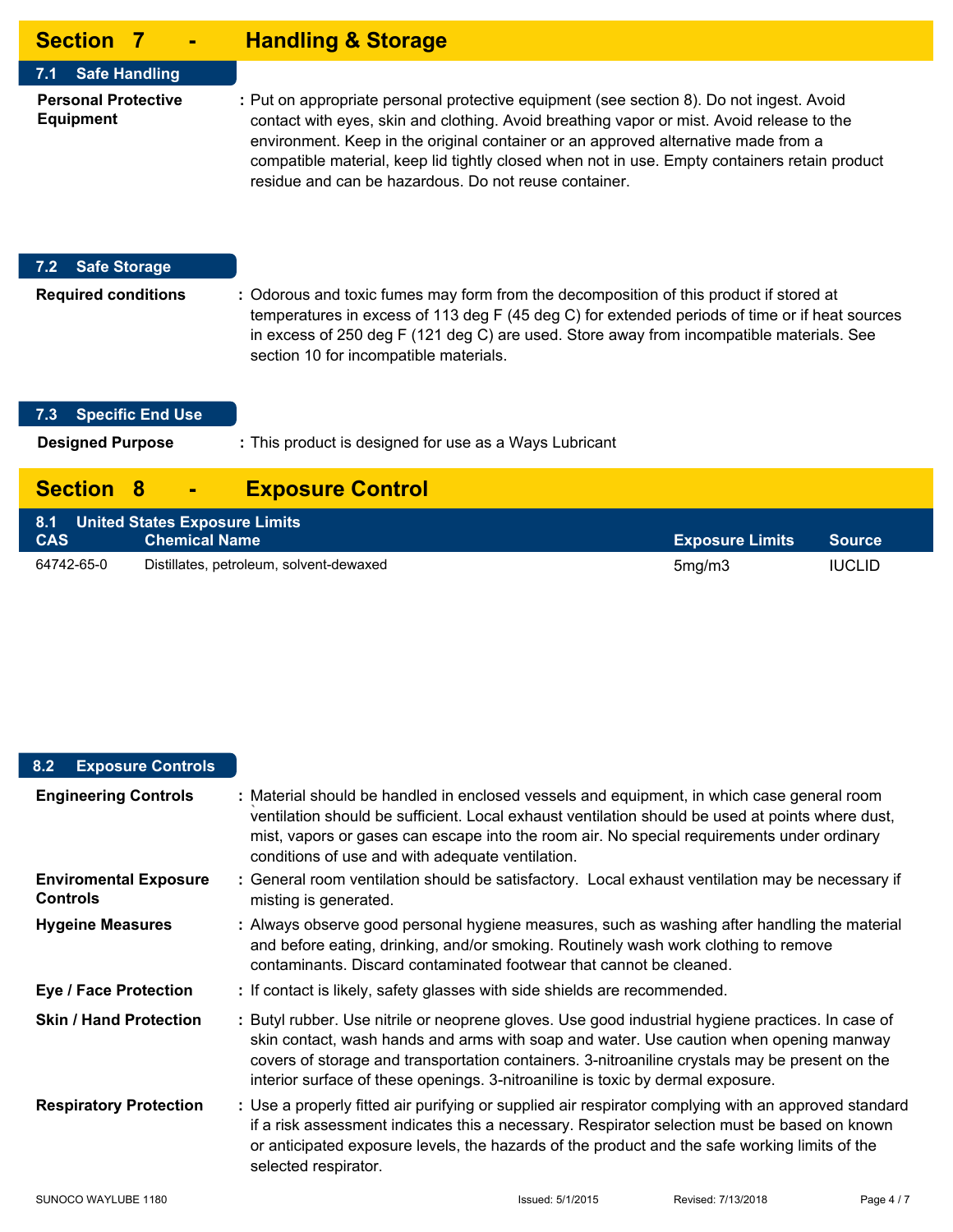## **Section 9 - Physical & Chemical Properties**

#### **9.1 Information On Basic Physical and Chemical Properties**

| <b>Physical state</b>                  | : Liquid                      |
|----------------------------------------|-------------------------------|
| Color                                  | : B&C                         |
| Odor                                   | : Characteristic of Petroleum |
| <b>Odor threshold</b>                  | : No Data Available           |
| рH                                     | : No Data Available           |
| <b>Freezing Point</b>                  | : No Data Available           |
| <b>Boiling Point / Range</b>           | : No Data Available           |
| <b>Flash Point COC</b>                 | :223C                         |
| <b>Evaporation rate:</b>               | : No Data Available           |
| <b>Upper Explosive Limits (% air)</b>  | : No Data Available           |
| Lower Explosive Limits (% air)         | : No Data Available           |
| Flammability (solid, gas)              | : Not Applicable              |
| <b>Vapor pressure</b>                  | $:$ <1 mm Hg                  |
| Vapor density (air=1)                  | : > 1                         |
| <b>Relative Density</b>                | : 0.87                        |
| <b>Auto-ignition temperature</b>       | : Not Determined              |
| <b>Decomposition temperature</b>       | Not Determined                |
| <b>Solubility in water</b>             | : Negligible, 0-1%            |
| Partition coefficient, n-octanol/water | : No Data Available           |
| Viscosity @ 40C                        | :54 cst                       |
| Viscosity @ 100C                       | : 7 cst                       |
|                                        |                               |

#### **Section 10 - Stability & Reactivity**

#### **Reactivity : Chemical stability : Possibility of hazardous reactions :** : No Data Available Stable Under Normal Circumstances. : Hazardous polymerization will not occur. Temperatures above the high flash point of this combustible material in combination with sparks, open flames, or other sources of ignition. **Incompatible materials : Hazardous decomposition products :** Strong oxidizing agents Carbon monoxide, Smoke, Carbon monoxide, sulfur oxides, aldehydes, and other petroleum decomposition products in the case of incomplete combustion. Oxides of nitrogen, phosphorus, calcium, copper, magnesium, sodium, and hydrogen sulfide may also be present **Conditions to avoid : 10.1 Material Analysis 10.2 Environmental**

# **Section 11 - Toxicological Information**

| 11.1 Toxicological Effects           |                                                                                   |
|--------------------------------------|-----------------------------------------------------------------------------------|
| <b>Ingestion Toxicity</b>            | : No hazard in normal industrial use.                                             |
| <b>Skin Contact</b>                  | : This material is likely to be slightly irritating to skin based on animal data. |
| <b>Inhalation Toxicity</b>           | : Non-hazardous under Respiratory Sensitization category.                         |
| <b>Eye Contact</b>                   | : The material is likely to be irritating to eyes based on animal data.           |
| <b>11.2 Inhalation Toxicity Data</b> |                                                                                   |

| <b>CAS</b> | $\blacksquare$ Chemical Name $\blacksquare$          | Test | <b>Value</b>               | Species | Source  |
|------------|------------------------------------------------------|------|----------------------------|---------|---------|
|            | 64742-62-7 Residual oils, petroleum, solvent-dewaxed |      | Inhalation 2.18mg/L 4h Rat |         | NLM CIP |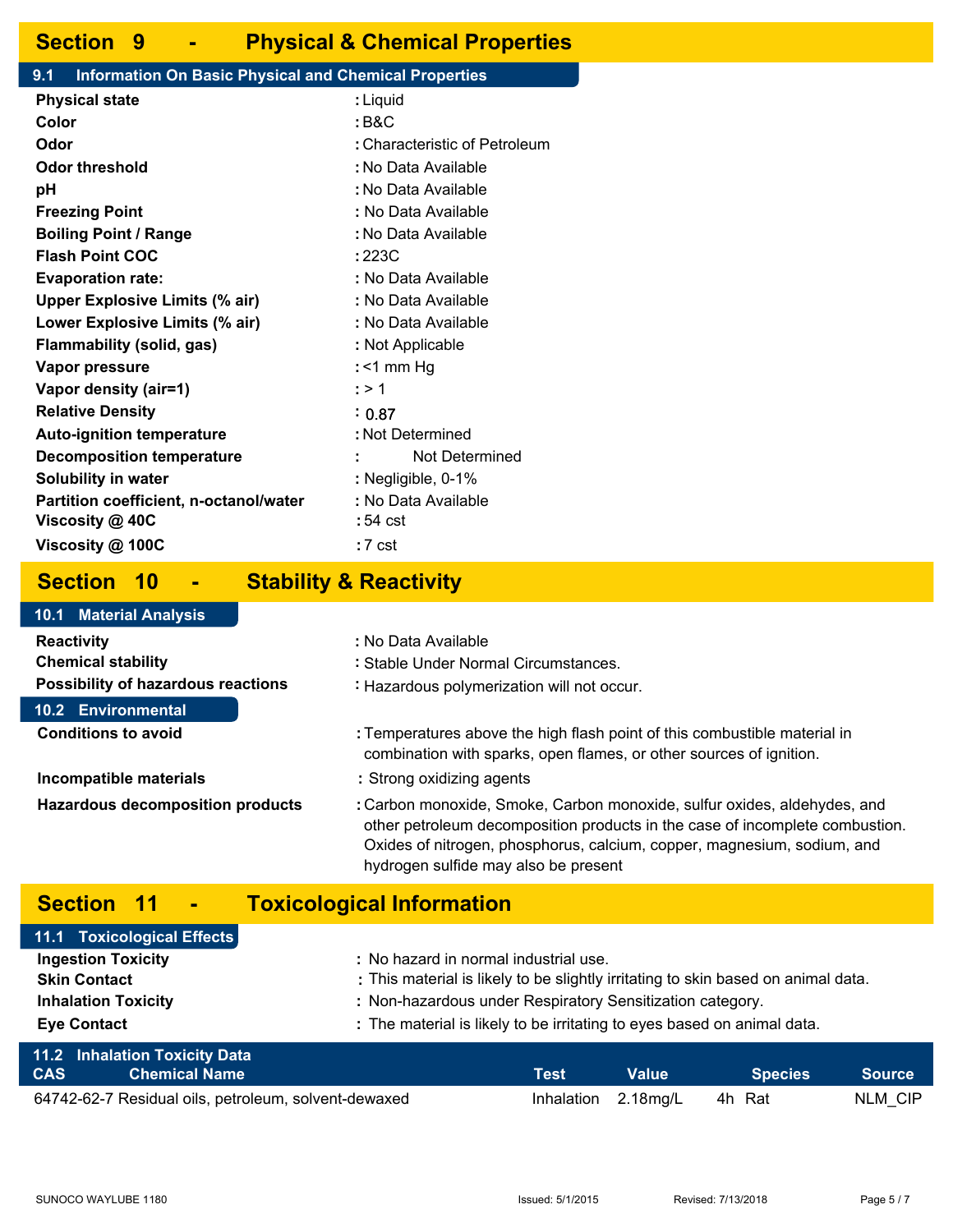# **Section 11 - Toxicological Information Continued**

| 11.3 Dermal & Other Toxicity Data                                   |             |            |                  |               |
|---------------------------------------------------------------------|-------------|------------|------------------|---------------|
| <b>CAS</b><br><b>Chemical Name</b>                                  | <b>Test</b> | Value      | <b>Species</b>   | <b>Source</b> |
| 64742-62-7 Residual oils, petroleum, solvent-dewaxed                | LC50        | 5000mg/L   | 96h Oncorhynchus | <b>IUCLID</b> |
| 64742-65-0 Distillates, petroleum, solvent-dewaxed heavy paraffinic | <b>LC50</b> | 5000mg/L   | 96h Oncorhynchus | <b>IUCLID</b> |
| 64742-58-1 Lubricating oils, petroleum, hydrotreated spent          | LC50        | 79.6ma/L   | 96h Brachydanio  | <b>IUCLID</b> |
| 64742-58-1 Lubricating oils, petroleum, hydrotreated spent          | LC50        | $3.2$ mg/L | 96h Pimephales   | <b>IUCLID</b> |

| Sensitizer                   | : No data available to indicate product or components may be a skin sensitizer.                                      |
|------------------------------|----------------------------------------------------------------------------------------------------------------------|
| <b>Mutagenicity</b>          | : No data available to indicate product or any components present at greater<br>than 0.1% is mutagenic or genotoxic. |
| Carcinogenicity              | : Not expected to cause cancer. This product meets the IP-346 criteria of <3%.                                       |
| <b>Reproductive Toxicity</b> | : No data available if components greater than 0.1% may cause birth defects.                                         |

# **Section 12 - Ecological Information**

| <b>12.1 Aquatic Toxicity</b>              |                                                                      |
|-------------------------------------------|----------------------------------------------------------------------|
| <b>Acute Aquatic ecotoxicity</b>          | : Non-hazardous under Aquatic Acute Environment category.            |
| <b>Chronic Aquatic ecotoxicity</b>        | : Non-hazardous under Aquatic Chronic Environment category.          |
| Persistence and degradability             | : Biodegrades slowly.                                                |
| <b>Bioaccumulative potential</b>          | : Bioconcentration may occur.                                        |
| <b>Mobility in soil</b>                   | : This material is expected to have essentially no mobility in soil. |
| <b>Results of PBT and vPvB assessment</b> | : Not determined.                                                    |
| <b>Other adverse effects</b>              | : No data available.                                                 |
|                                           |                                                                      |

|            | 12.2 Ecological Data                                                |      |       |                                   |
|------------|---------------------------------------------------------------------|------|-------|-----------------------------------|
| <b>CAS</b> | <b>Chemical Name</b>                                                | Test | Value | <b>Species</b><br><b>Source</b>   |
|            | 64742-62-7 Residual oils, petroleum, solvent-dewaxed                | EC50 |       | 1000mg/L 48h Daphnia magna IUCLID |
|            | 64742-65-0 Distillates, petroleum, solvent-dewaxed heavy paraffinic | EC50 |       | 1000mg/L 48h Daphnia magna IUCLID |

# **Section 13 - Disposal Considerations**

|                         | 13.1 Waste treatment          |  |
|-------------------------|-------------------------------|--|
|                         | Waste treatment methods       |  |
| <b>Disposal Methods</b> |                               |  |
| <b>Waste Disposal</b>   |                               |  |
|                         | <b>Contaminated packaging</b> |  |

# **Section 14 - Transportation Information**

| 14.1 U.S. Department of Transportation (DOT) |                        |                                                                                                                                                                                                                                                |                    |          |
|----------------------------------------------|------------------------|------------------------------------------------------------------------------------------------------------------------------------------------------------------------------------------------------------------------------------------------|--------------------|----------|
| 14.2. Shipping Description                   | Dangerous Goods (IMDG) | : If shipped by land in a packaging having a capacity of 3,500 gallons or more, the<br>provisions of 49 CFR, Part 130 apply. (Contains oil) International Maritime                                                                             |                    |          |
| 14.2. DOT Compliance Note                    | (ICAO/IATA)            | : U.S. DOT compliance requirements may apply. See 49 CFR 171.22, 23 & 25.<br>Transport in bulk according to Annex II of MARPOL 73/78 and the IBC Code Not<br>applicable International Civil Aviation Org. / International Air Transport Assoc. |                    |          |
| 14.2. DOT Compliance Requirement             |                        | : U.S. DOT compliance requirements may apply. See 49 CFR 171.22, 23 & 24                                                                                                                                                                       |                    |          |
| SUNOCO WAYLUBE 1180                          |                        | Issued: 5/1/2015                                                                                                                                                                                                                               | Revised: 7/13/2018 | Page 6/7 |